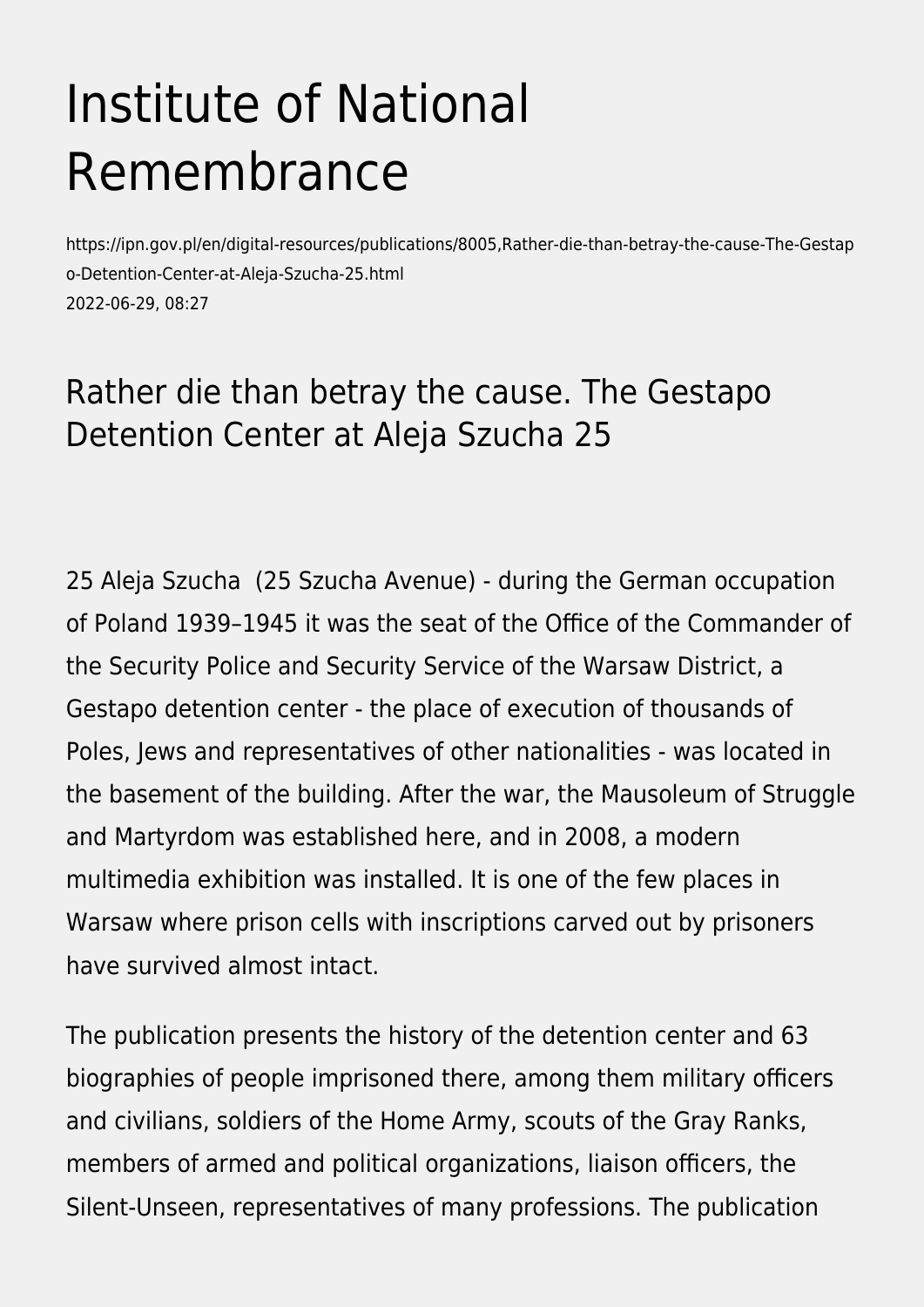has been documented with over 100 archival photos.

**Witold Żarnowski,** *Rather die than betray the cause*. *The Gestapo Detention Center at Aleja Szucha 25* **[Raczej zginąć, niż zdradzić sprawę. Areszt śledczy gestapo w al. Szucha 25], IPN, Muzeum Niepodległości, Warszawa 2021, 168 s ., ISBN 978‑83‑8229‑103‑2, ISBN 978‑83‑8229‑104‑9** 

The publication is not intended for sale

### Downloads

[Rather die than betray the cause. The Gestapo Detention Center at Aleja Szucha 25 PDF \(pdf, 10.88](https://ipn.gov.pl/download/2/33187/RatherdiethanbetraythecauseTheGestapoDetentionCenteratAlejaSzucha25.pdf) [MB\) 07.04.2021 08:00](https://ipn.gov.pl/download/2/33187/RatherdiethanbetraythecauseTheGestapoDetentionCenteratAlejaSzucha25.pdf)

# Opcje strony

- **[Print](https://ipn.gov.pl/javascript:winopen() [this page](https://ipn.gov.pl/javascript:winopen()**
- [Generate PDF](https://ipn.gov.pl/en/digital-resources/publications/8005,Rather-die-than-betray-the-cause-The-Gestapo-Detention-Center-at-Aleja-Szucha-25.pdf) [of this page](https://ipn.gov.pl/en/digital-resources/publications/8005,Rather-die-than-betray-the-cause-The-Gestapo-Detention-Center-at-Aleja-Szucha-25.pdf)
- **[Notify](https://ipn.gov.pl/en/powiadom/8005,dok.html?poz=digital-resources/publications&drukuj=window) [about this page](https://ipn.gov.pl/en/powiadom/8005,dok.html?poz=digital-resources/publications&drukuj=window)**
- Share this article

[Share](https://www.facebook.com/sharer/sharer.php?u=https://ipn.gov.pl/en/digital-resources/publications/8005,Rather-die-than-betray-the-cause-The-Gestapo-Detention-Center-at-Aleja-Szucha-25.html) [on Facebook](https://www.facebook.com/sharer/sharer.php?u=https://ipn.gov.pl/en/digital-resources/publications/8005,Rather-die-than-betray-the-cause-The-Gestapo-Detention-Center-at-Aleja-Szucha-25.html)

[Share](https://twitter.com/share) [on Twitter](https://twitter.com/share)